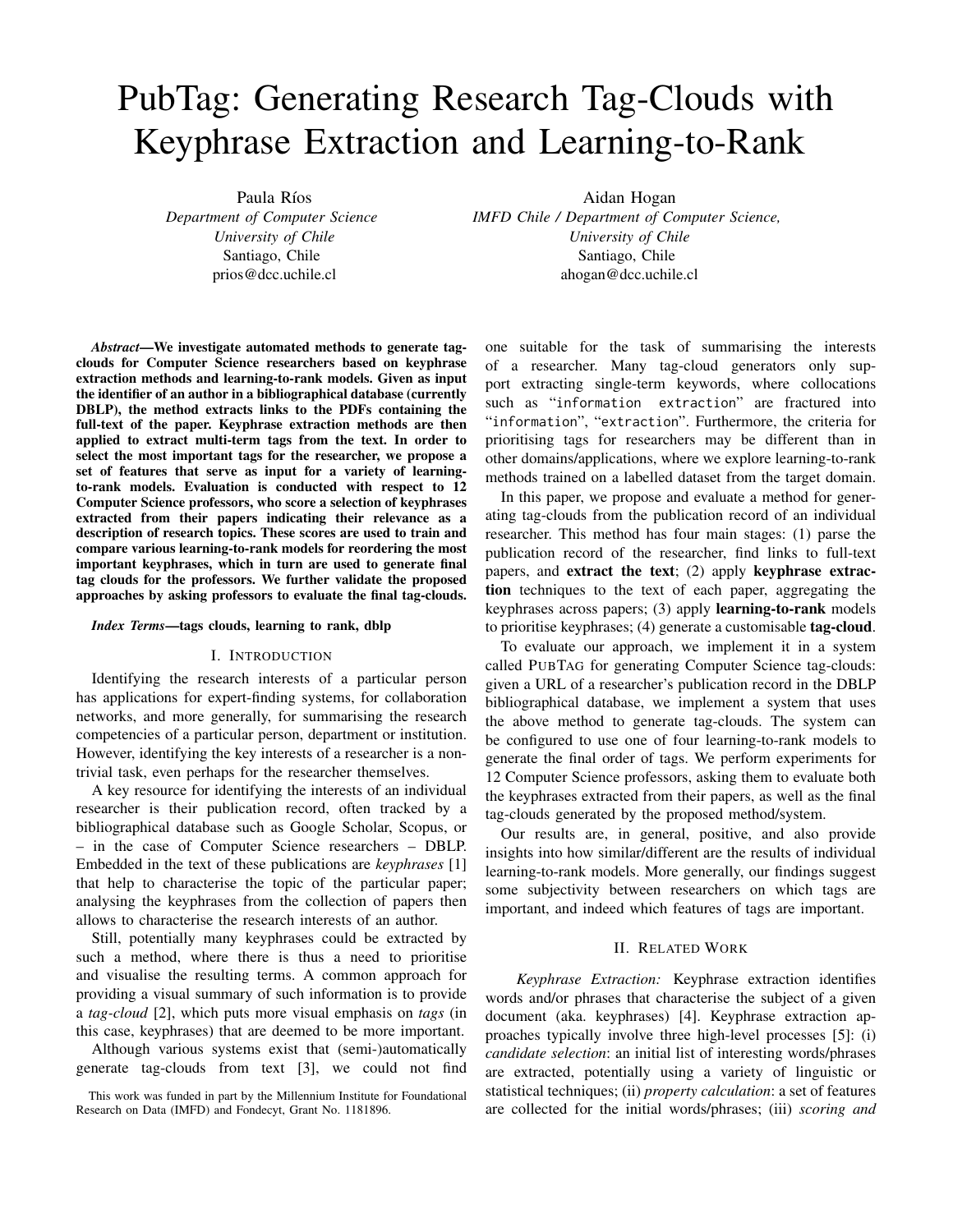<span id="page-1-0"></span>

Fig. 1: System Architecture

*selecting keyphrases*: feature values are combined with a formula or machine learning model to score/select keyphrases.

*Learning-to-Rank:* While machine learning classifiers assign an input to a fixed number of output classes, learningto-rank assigns an ordering over a set of inputs [\[6\]](#page-3-5). There are three main categories of learning-to-rank methods [\[7\]](#page-3-6): *pointwise methods* accept a single input and apply classification or regression to assign that input either a class or a score; *pairwise methods* accept pairs of inputs and train classifiers or regression models to indicate whether or not the first input is less than the second input in the ordering, where this model can then be used to order unseen pairs; *list-wise methods* accept a list of inputs and directly output an ordering. Some works have proposed to apply learning-to-rank methods for refining the results of keyphrase extraction. Amongst these works, Jiang et al. [\[8\]](#page-3-7) showed that the RankingSVM [\[9\]](#page-3-8) learning-to-rank method improves a baseline keyphrase extraction method using a Naive Bayes classifier; Eichler and Neumann [\[10\]](#page-3-9) similarly apply the RankingSVM method to keyphrase extraction; while Wang and Li [\[11\]](#page-3-10) propose and apply the CoRankBayes method for keyphrase extraction.

*Tag Clouds:* In recent years, tag clouds have become more and more popular as an informal graphic – what Viegas and Wattenberg [\[12\]](#page-3-11) call a "vernacular visualisation" – to convey a set of phrases (tags) and their importance [\[2\]](#page-3-1). Tag clouds have been used for a variety of applications, with one of the most prominent being to summarise search results. Amongst these works, Kuo et al. [\[13\]](#page-3-12) propose to use tag clouds to summarise the search results of the PubMed system; Koutrika et al. [\[14\]](#page-3-13) use tag clouds to summarise search results over tables representing information about courses.

*Contributions:* We apply keyphrase extraction and learning-to-rank methods to automatically generate a tagcloud describing the interests of a given researcher. Our main contributions are: (1) a novel labelled dataset of 1,126 authorscored keyphrases extracted from the text of papers coauthored by 12 Computer Science professors; (2) an evaluation of four learning-to-rank frameworks using the above dataset, and a comparison of their results with an unsupervised keyphrase extraction framework; (3) a novel end-to-end system called PUBTAG, which automatically generates a customisable tagcloud of research interests from a personal publication record.

### III. PROPOSED APPROACH

Our proposed approach for generating research tag-clouds is depicted in Figure [1.](#page-1-0) We first describe the process to extract the full-text of papers; we then describe the keyphrase extraction phase, the learning-to-rank methods used to refine the scoring of keyphrases, and the generation of tag clouds.

*Full-Text Extraction:* We assume as input a link to a personal bibliographical publication record, where currently the system supports the DBLP index. The system uses the RDF metadata provided by the DBLP index to identify links to publisher pages where the paper can be downloaded. For each paper, the system then parses and searches the publisher page (ACM, Springer, Elsevier, etc.) in order to identify links to PDF documents; for this step to work, it is important that the system be run within the paywall of a particular institution.<sup>[1](#page-1-1)</sup> While the detection of PDF links is straightforward on some publisher websites (looking for hyperlinks in the HTML pointing to a file with extension .pdf), other publishers are less straightforward, and generate the link when the page is loaded using a client-side script; since such cases are quite common, we use Selenium<sup>[2](#page-1-2)</sup> to generate these PDF links and extract them. In some cases, no PDF link may be found or may remain behind a paywall, in which case we skip this paper. Finally, we use PDFMiner.six<sup>[3](#page-1-3)</sup> to extract text from the PDFs.

*Keyphrase Extraction:* Over the full-text of the papers of the given author produced by the previous step, we now apply keyphrase extraction. We considered two seminal keyphrase extraction methods. KEA [\[1\]](#page-3-0) selects candidate keyphrases of at most three (stemmed) words that are not proper nouns and do not start or end with a stop word; features include TF– IDF and phrase depth (how early the keyphrase appears in the document); scoring/selection is performed with a Naive Bayes model trained on labelled data. RAKE [\[15\]](#page-3-14) also selects candidate keyphrases with at most a fixed number of words; a feature for each word is computed based on the number of unique words with which it co-occurs in a candidate keyphrase divided by its appearances in the document; scoring is based on summing the scores of individual words in a candidate keyphrase. Based on initial experiments, we use RAKE [\[15\]](#page-3-14) for keyphrase extraction: it does not assume, *a priori*, a labelled dataset<sup>[4](#page-1-4)</sup>, plus many research interests are defined as proper nouns, which KEA ignores; furthermore, RAKE detects more technical keyphrases due to its co-occurrence feature.

*Learning-to-Rank:* The RAKE tool performs keyphrase extraction with respect to a general metric. Our hypothesis is that the scoring and selection of keyphrases for Computer Science can be improved by taking into consideration domainspecific preferences. Hence we propose to associate the initial keyphrases extracted by RAKE with a set of features and apply learning-to-rank models to see if we can find a better selection/scoring of final tags. The features we propose are:

• *RAKE*: keyphrase extraction score produced by RAKE;

<span id="page-1-1"></span><sup>1</sup>In terms of copyright, we do not make the full-text of such papers available through the system; only selected keyphrases.

<span id="page-1-2"></span><sup>2</sup><https://www.seleniumhq.org/>

<sup>4</sup>We initially tried training KEA with user-defined keyphrases in papers, but could not extract enough such keyphrases for effective training.

<span id="page-1-4"></span><span id="page-1-3"></span><sup>3</sup><https://github.com/pdfminer/pdfminer.six>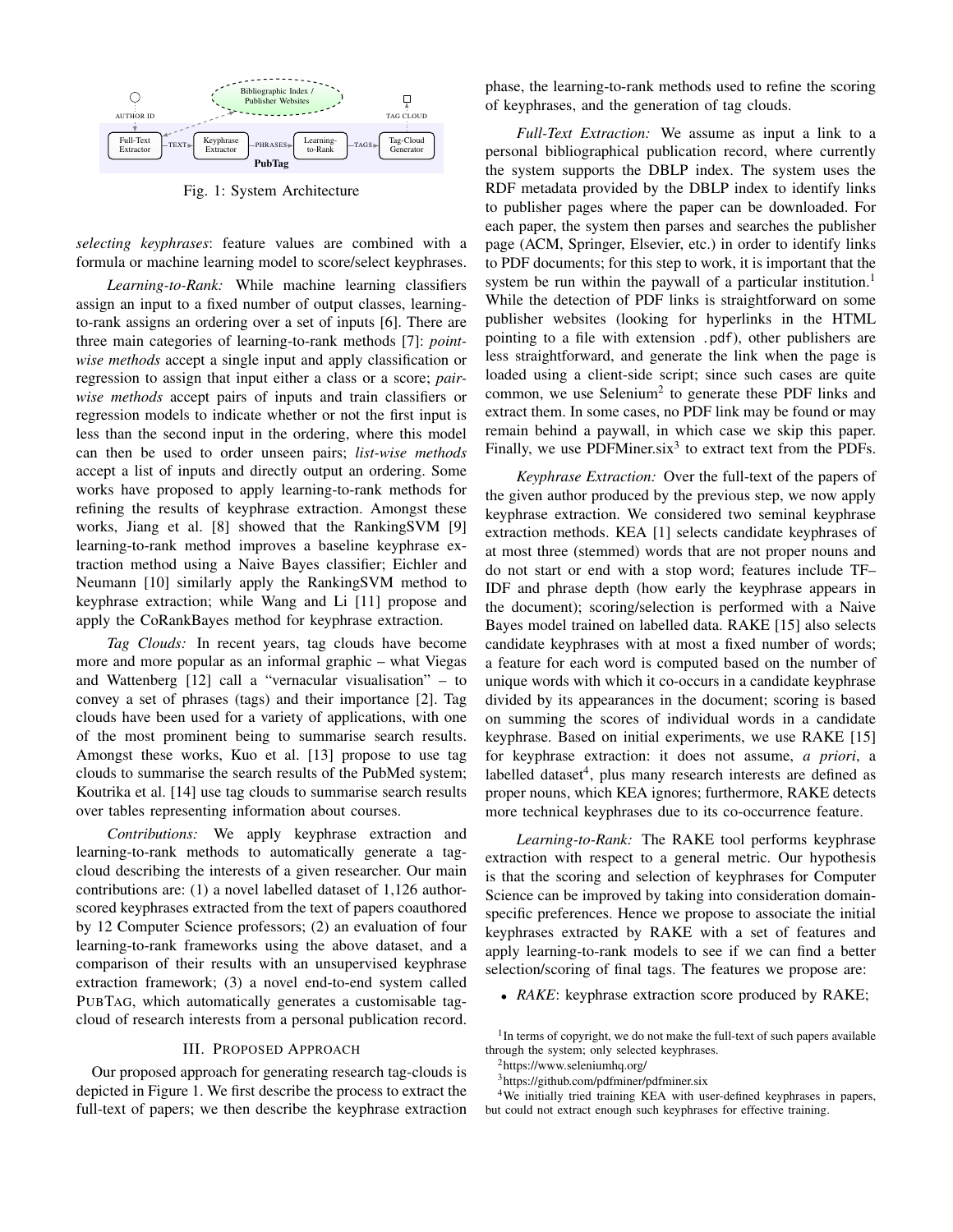- *TF–IDF*: appearances of the keyphrase in the document weighted by overall appearances in a broader reference corpus of documents;
- *phrase depth*: appearances of a keyphrase in the document with higher weights given to earlier appearances in the document; a keyphrase occurrence is weighted by  $1 - \frac{\text{position}}{\text{word count}}$  where, e.g., the 100<sup>th</sup> word in a 500 word document is weighted 0.8; the keyphrase is assigned the sum of weights for all occurrences in the document.
- *document ratio*: the ratio of documents collected for the author containing the keyphrase at least once;
- *first year*: the first year in which the keyphrase appears;
- *last year*: the last year in which the keyphrase appears;
- *interval of years*: the last year minus the first;
- *Wikipedia:* a boolean value indicating whether or not a Wikipedia article exists with the keyphrase verbatim as a title (case insensitive, encoded characters).

Using these features, we incorporate the following learningto-rank approaches (selected to provide a mix of different styles of techniques with source code available): (1) *Linear regression*: a point-wise approach;<sup>[5](#page-2-0)</sup> (2) *Ranking SVM* [\[9\]](#page-3-8): a pair-wise approach based on an underlying SVM classifier; (3) *LambdaMART* [\[16\]](#page-3-15): a pair-wise approach based on gradient boosted decision trees;[6](#page-2-1) (4) *AdaRank* [\[17\]](#page-3-16): a list-wise approach based on optimising a linear combination of "weak rankers".[7](#page-2-2)

We will compare the performance of these learning-to-rank approaches in the evaluation section for re-ordering the results of the keyphrase extraction framework.

*Tag-Cloud Creation:* Based on the previous steps, we arrive at a list of keyphrases associated with a score. The final stage of the process is to generate the tag-clouds, which primarily involves fixing certain visual aspects. Most importantly, the system must decide the font sizes of individual keyphrases; for this, we normalise the font sizes according to the rank induced by the scores, thus considering only the order of keyphrases, not the absolute difference of their scores. When longer terms appear (in terms of visual length), the lengths must be normalised to fit the frame of the tag cloud. We use the WordCloud library to render the tag clouds.<sup>[8](#page-2-3)</sup>

*PubTag:* We combine the previous techniques into the PUBTAG system (see Figure [1\)](#page-1-0). A user enters a URL for a researcher's profile in a bibliographical index (currently only DBLP is supported). The above steps are then applied and a set of alternative tag clouds are presented to the user based on the various learning-to-rank methods supported; given that scraping and extracting text from PDFs takes time, we apply caching of the text for an author such that if a user returns later and enters the same URL, they will be able to review the results. The user can select their preferred tag cloud and apply some customisations to remove tags, reorder or add new tags, change visual aspects such as colours and fonts, etc.

<span id="page-2-3"></span><sup>8</sup>[http://amueller.github.io/word](http://amueller.github.io/word_cloud/) cloud/

# IV. EVALUATION

We conduct a preliminary evaluation to address the following research questions (we mark key questions with "\*"):

- *Text extraction*: For what ratio of papers can we find and download PDFs? How long does the extraction take?
- *Keyphrase extraction*: How do authors evaluate the keyphrases extracted for their own papers??
- *Learning-to-rank*: Will the learning-to-rank methods with the defined features improve the ordering of keyphrases in the opinion of the authors and thus the representativeness of the final tag clouds of their research interests? $*$  Which learning-to-rank method performs best (if any)?<sup>\*</sup>

The experiments are based on running the described process over the DBLP profiles of 21 professors in the faculty of the Computer Science Department at the University of Chile.

*Text Extraction:* We begin by attempting to extract the full-text of 1,091 papers listed in DBLP for the 21 professors. In terms of the papers for which we successfully extracted text, the average success rate was 58% (min: 27%, max: 88%); the variation is due to publishers with which individual professors tend to associate depending on their area. It takes 24 seconds to extract the text from each paper (min: 12 seconds; max: 88 seconds); on average the process – including text and keyword extraction – takes around 25 minutes per author.

*Keyphrase Extraction:* We next ask all 21 professors to score the top 100 extracted phrases on a Likert scale from 5 (very relevant) to 1 (not relevant at all) with respect to their research interests; we also ask the professors to suggest missing phrases; 12 professors respond to this call and provide 1,126 scores for keyphrases (some are left blank and are thus removed). In total, 576 keyphrases (51%) are assigned the minimum score of 1, while the other 550 keyphrases are distributed relatively equally for scores from 2–5; on the other hand, the professors suggested only a handful of additional keyphrases missing from the list.

*Learning-to-Rank:* We use the labelled dataset collected in the previous phase to train learning-to-rank models and generate tag clouds. Based on default values and initial experiments, we configure Ranking SVM with a maximum of 1,000 iterations; LambdaMART with 2,000 estimators and a learning-rate of 0.03, optimising for Normalised Discounted Cumulative Gain (NDCG); and AdaRank with a maximum of 100 iterations, a minimum of 30 iterations, and the NDCG metric. We also compare these four learning-to-rank approaches with those for baselines based on (i) a random ordering of keyphrases in the top-500 results of RAKE, and (ii) ordering based on the RAKE scores themselves. The NDCG and NDCG@5 results for cross-validation – testing for each professor the result of the model trained over the other 11 professors – are given in Figures [2a](#page-3-17) and [2b,](#page-3-17) respectively. We see that all methods outperform the random baseline. On the other hand, learning-to-rank methods have a relatively minor benefit over the unsupervised RAKE score, with AdaRank, in particular, offering a near identical ordering to RAKE; the

<span id="page-2-0"></span><sup>&</sup>lt;sup>5</sup>Using Scikit-learn

<span id="page-2-1"></span><sup>6</sup>Using Pyltr:<https://github.com/jma127/pyltr>

<span id="page-2-2"></span><sup>7</sup>Using AdaRank:<https://github.com/rueycheng/AdaRank>